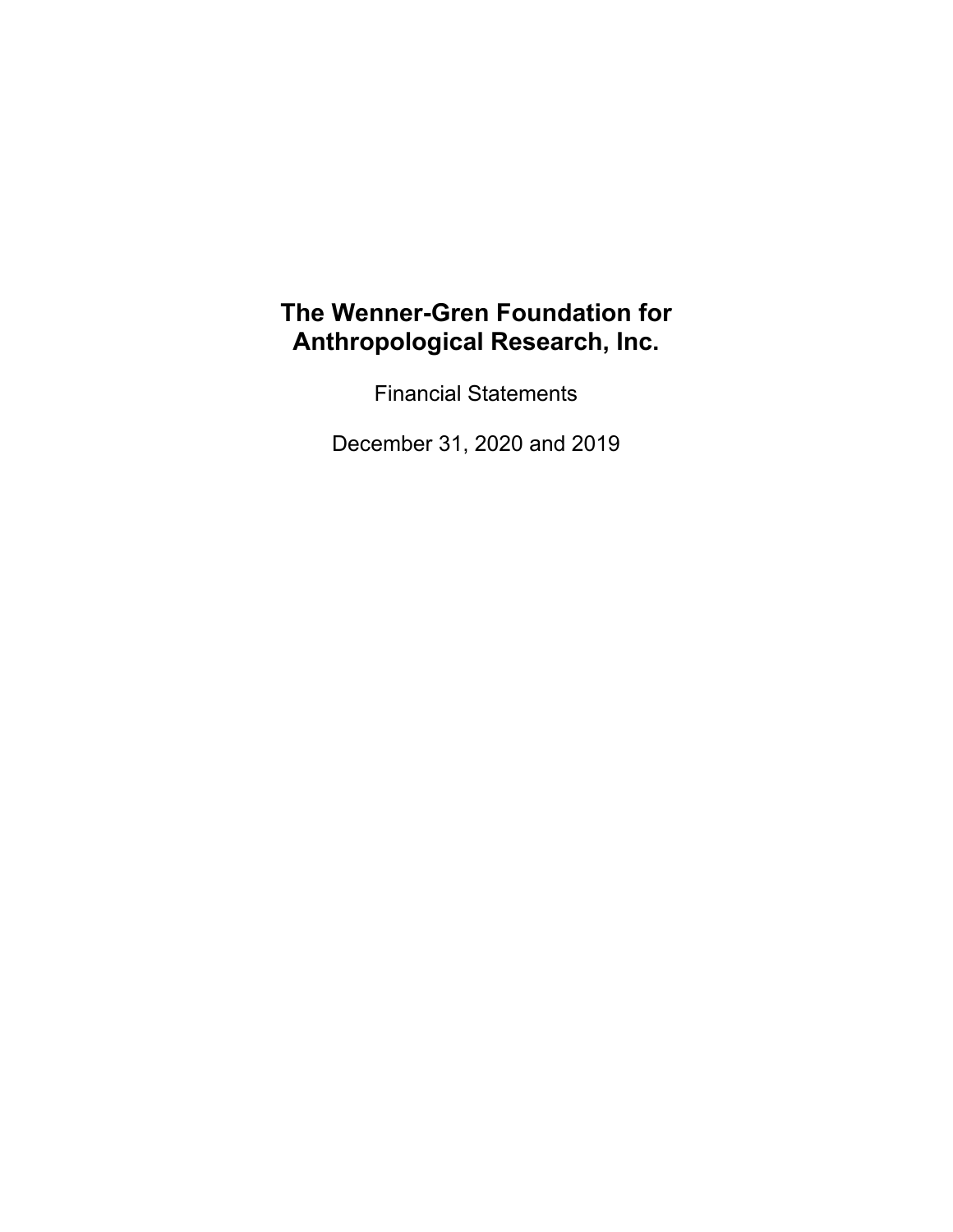

#### **Independent Auditors' Report**

#### **Board of Trustees The Wenner-Gren Foundation for Anthropological Research, Inc.**

We have audited the accompanying financial statements of The Wenner-Gren Foundation for Anthropological Research, Inc. which comprise the statements of financial position as of December 31, 2020 and 2019, and the related statements of activities, functional expenses and cash flows for the years then ended, and the related notes to the financial statements.

#### *Management's Responsibility for the Financial Statements*

Management is responsible for the preparation and fair presentation of these financial statements in accordance with accounting principles generally accepted in the United States of America; this includes the design, implementation, and maintenance of internal control relevant to the preparation and fair presentation of financial statements that are free from material misstatement, whether due to fraud or error.

#### *Auditors' Responsibility*

Our responsibility is to express an opinion on these financial statements based on our audits. We conducted our audits in accordance with auditing standards generally accepted in the United States of America. Those standards require that we plan and perform the audit to obtain reasonable assurance about whether the financial statements are free from material misstatement.

An audit involves performing procedures to obtain audit evidence about the amounts and disclosures in the financial statements. The procedures selected depend on the auditors' judgment, including the assessment of the risks of material misstatement of the financial statements, whether due to fraud or error. In making those risk assessments, the auditor considers internal control relevant to the entity's preparation and fair presentation of the financial statements in order to design audit procedures that are appropriate in the circumstances, but not for the purpose of expressing an opinion on the effectiveness of the entity's internal control. Accordingly, we express no such opinion. An audit also includes evaluating the appropriateness of accounting policies used and the reasonableness of significant accounting estimates made by management, as well as evaluating the overall presentation of the financial statements.

We believe that the audit evidence we have obtained is sufficient and appropriate to provide a basis for our audit opinion.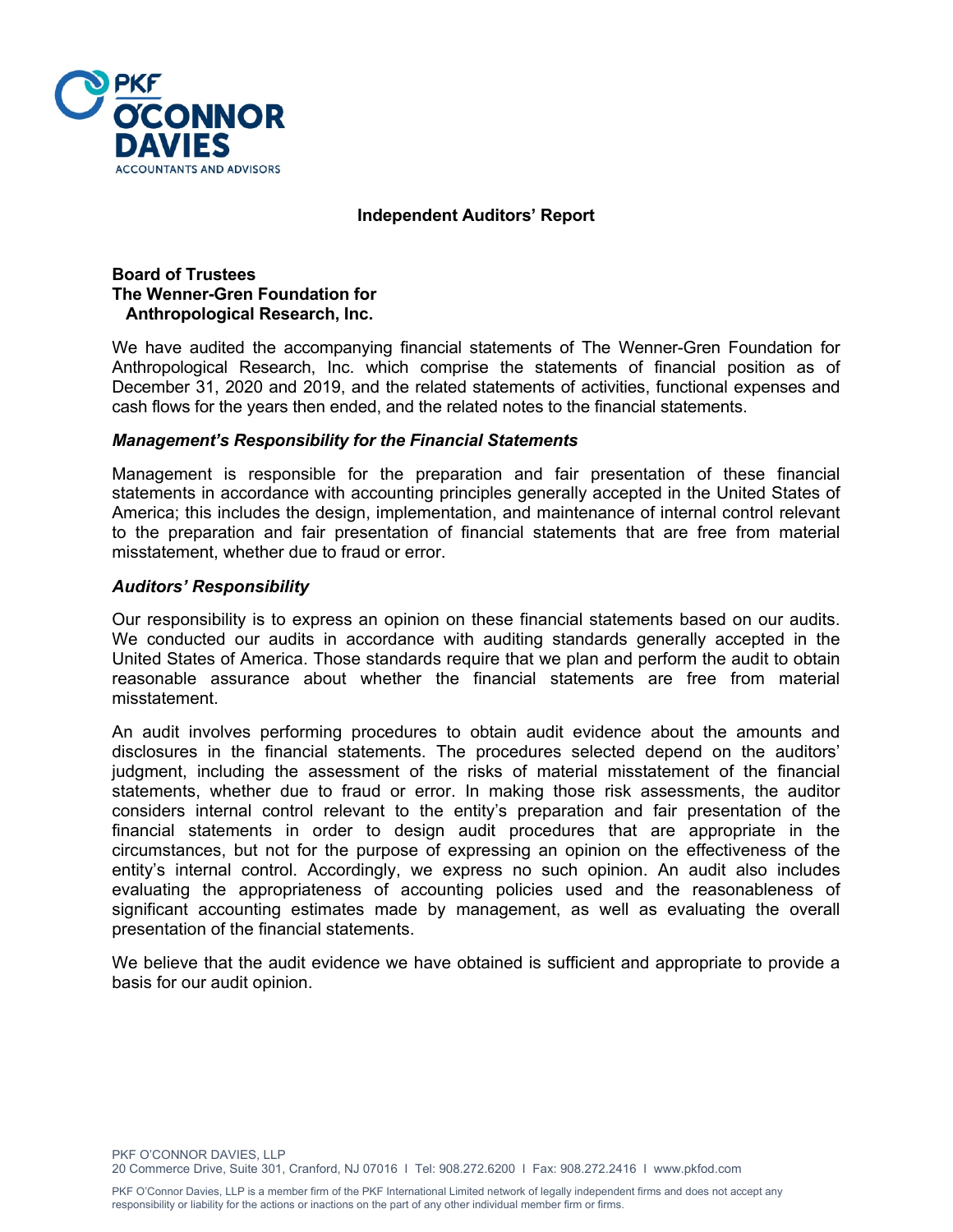#### **Board of Trustees The Wenner-Gren Foundation for Anthropological Research, Inc.**  Page 2

# *Opinion*

In our opinion, the financial statements referred to above present fairly, in all material respects, the financial position of The Wenner-Gren Foundation for Anthropological Research, Inc. as of December 31, 2020 and 2019, and the changes in its net assets and its cash flows for the years then ended in accordance with accounting principles generally accepted in the United States of America.

PKF O'Connor Davies, LLP

April 26, 2021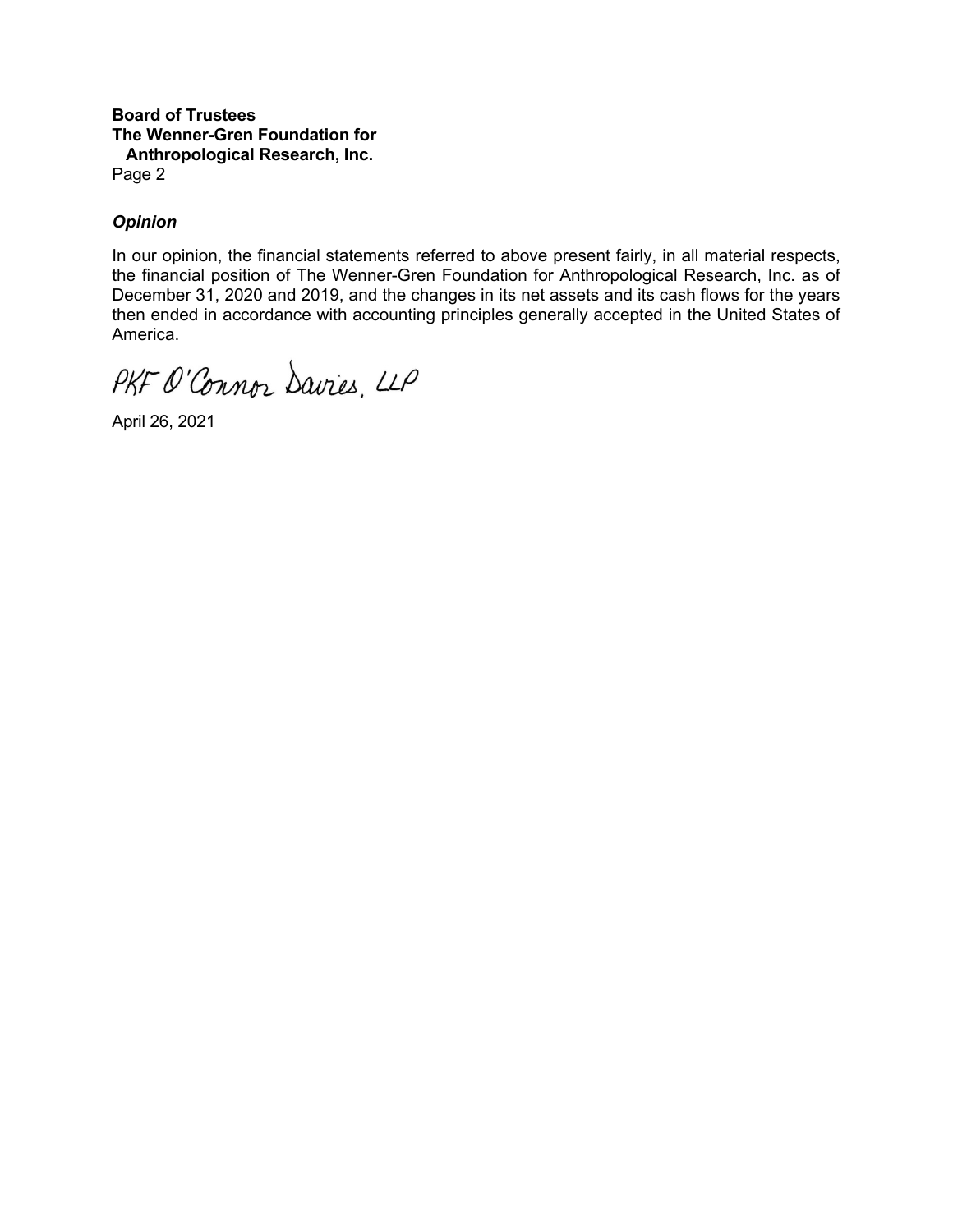Statements of Financial Position

|                                                      | December 31 |             |      |             |
|------------------------------------------------------|-------------|-------------|------|-------------|
|                                                      | 2020        |             | 2019 |             |
| <b>ASSETS</b>                                        |             |             |      |             |
| Cash and cash equivalents                            | \$          | 441,393     | \$   | 433,517     |
| Accrued investment income receivable                 |             | 2,352       |      | 9,484       |
| Due from broker and other receivables                |             | 1,226,850   |      | 3,071,950   |
| Prepaid expense and deposits                         |             | 188,850     |      | 235,890     |
| Investments                                          |             | 199,824,851 |      | 180,508,109 |
| Furniture, equipment and leasehold improvements, net |             | 315,080     |      | 399,453     |
|                                                      |             |             |      |             |
|                                                      | S           | 201,999,376 | \$   | 184,658,403 |
|                                                      |             |             |      |             |
| <b>LIABILITIES AND NET ASSETS</b>                    |             |             |      |             |
| Liabilities                                          |             |             |      |             |
| Grants payable                                       | \$          | 1,665,458   | \$   | 1,660,539   |
| Accounts payable and accrued expenses                |             | 332,550     |      | 245,994     |
| Post-retirement medical benefits obligation          |             | 1,158,305   |      | 874,764     |
| <b>Total Liabilities</b>                             |             | 3,156,313   |      | 2,781,297   |
|                                                      |             |             |      |             |
| Net assets without donor restrictions                |             | 198,843,063 |      | 181,877,106 |
|                                                      |             |             |      |             |
|                                                      |             | 201,999,376 | \$   | 184,658,403 |
|                                                      |             |             |      |             |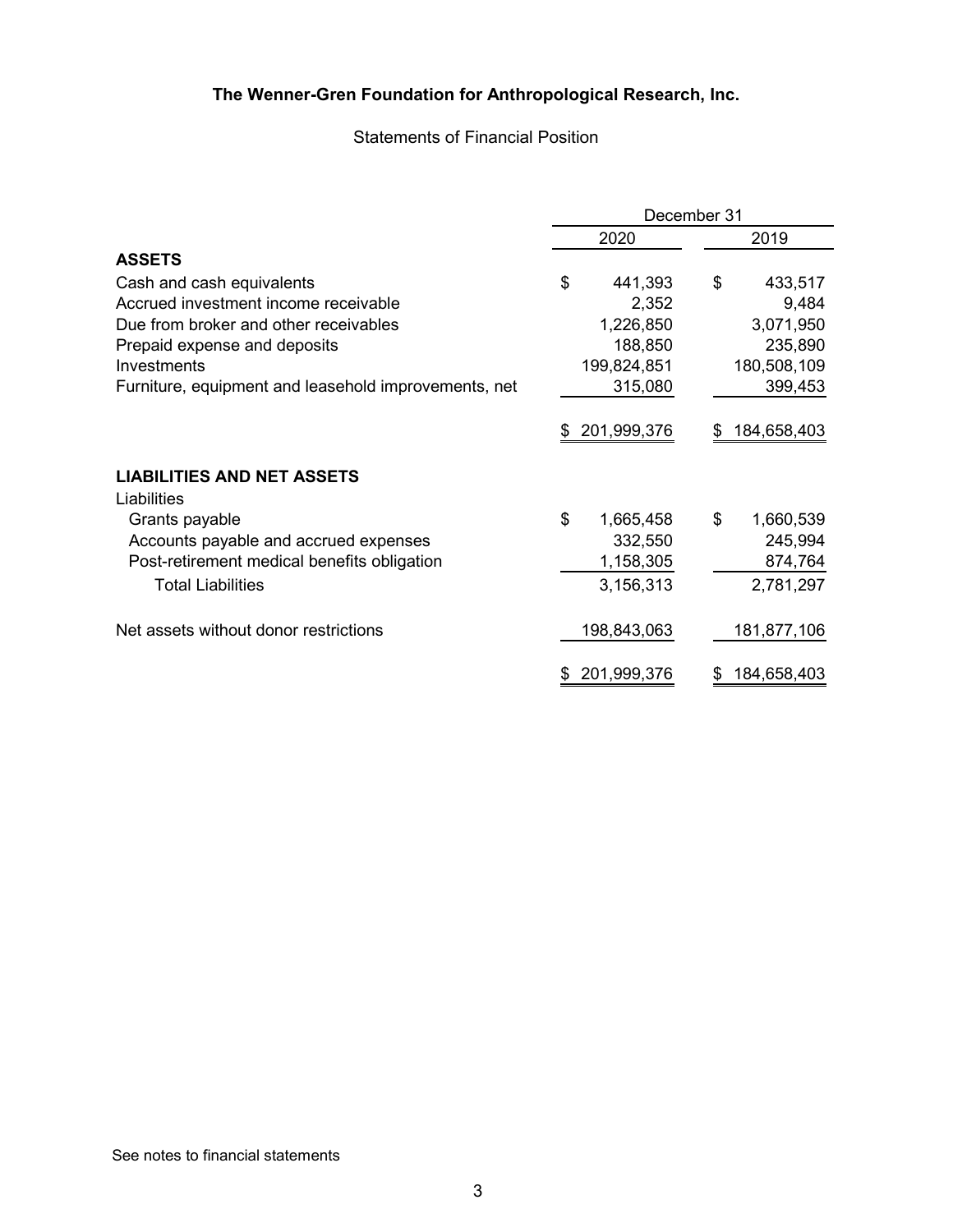# Statements of Activities

|                                              | <b>Year Ended</b> |                    |  |
|----------------------------------------------|-------------------|--------------------|--|
|                                              | December 31       |                    |  |
|                                              | 2020              | 2019               |  |
| <b>INVESTMENT RETURN AND OTHER INCOME</b>    |                   |                    |  |
| Interest and dividends                       | \$<br>401,493     | \$<br>719,568      |  |
| Realized and unrealized gain on investments  | 24,503,816        | 23,863,570         |  |
|                                              | 24,905,309        | 24,583,138         |  |
| Investment expenses                          | 393,703           | 423,125            |  |
| <b>Investment Return</b>                     | 24,511,606        | 24,160,013         |  |
| Other                                        | 33,562            | 23,037             |  |
| Total Investment Return and Other Income     | 24,545,168        | 24,183,050         |  |
| <b>EXPENSES</b>                              |                   |                    |  |
| Program Expenses                             |                   |                    |  |
| Individual research grants                   | 1,381,093         | 2,828,700          |  |
| Capacity building and outreach               | 2,329,440         | 2,253,708          |  |
| Program support, planning and development    | 2,655,643         | 2,386,890          |  |
| <b>Total Program Expenses</b>                | 6,366,176         | 7,469,298          |  |
| Operations and governance                    | 1,213,035         | 1,174,211          |  |
| <b>Total Expenses</b>                        | 7,579,211         | 8,643,509          |  |
| Change in Net Assets                         | 16,965,957        | 15,539,541         |  |
| <b>NET ASSETS WITHOUT DONOR RESTRICTIONS</b> |                   |                    |  |
| Beginning of year                            | 181,877,106       | 166,337,565        |  |
| End of year                                  | 198,843,063       | 181,877,106<br>\$. |  |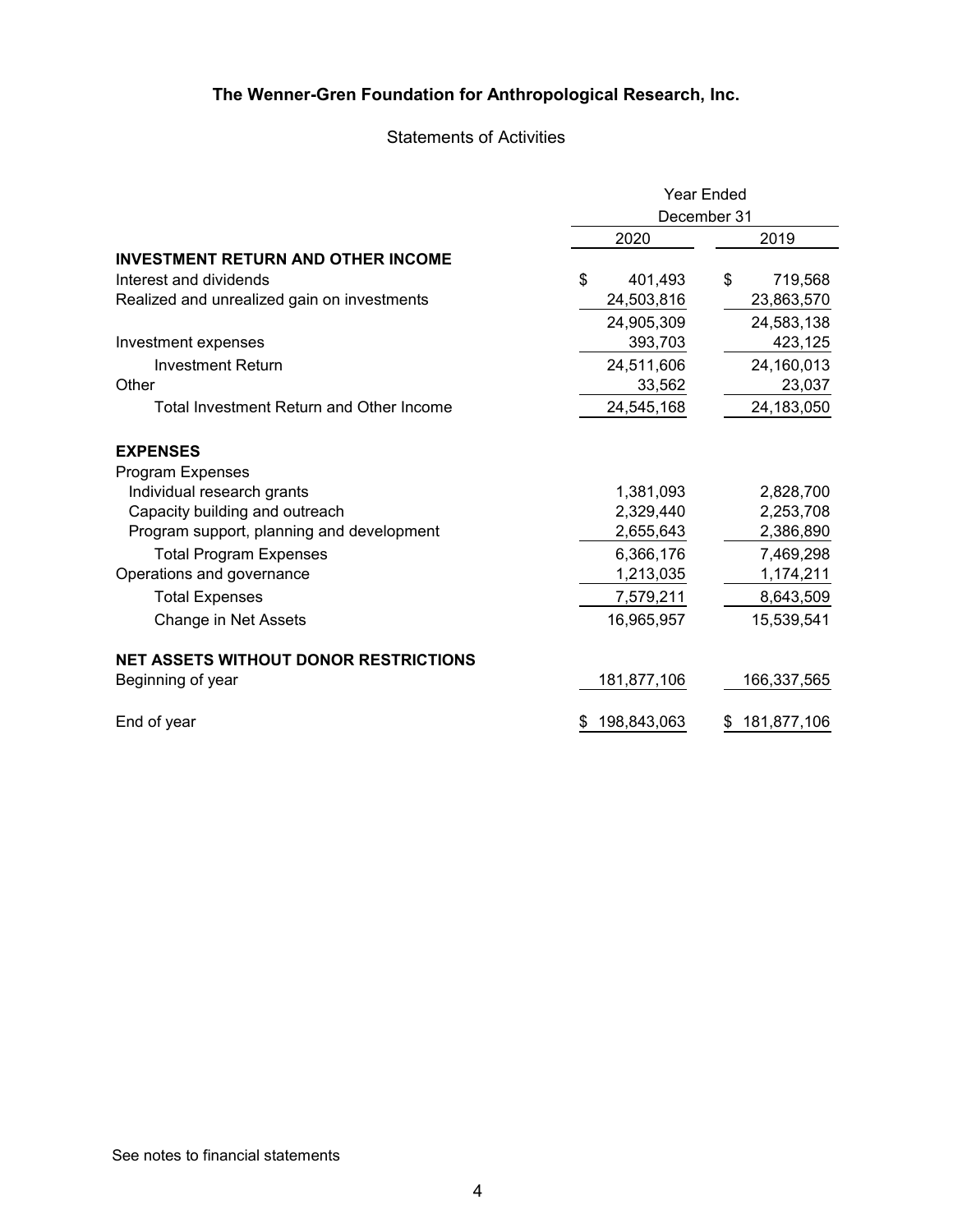# Statement of Functional Expenses Year Ended December 31, 2020

|                                                     |                                  |                                             | Program                                 |                                     |                                 |                 |
|-----------------------------------------------------|----------------------------------|---------------------------------------------|-----------------------------------------|-------------------------------------|---------------------------------|-----------------|
|                                                     | Individual<br>Research<br>Grants | Capacity<br><b>Building</b><br>and Outreach | Support,<br>Planning and<br>Development | Total<br>Program<br><b>Expenses</b> | Operations<br>and<br>Governance | Total           |
|                                                     |                                  |                                             |                                         |                                     |                                 |                 |
| Research                                            |                                  |                                             |                                         |                                     |                                 |                 |
| Dissertation fieldwork and PhD research grants      | 1,367,394<br>\$                  | \$                                          | \$                                      | 1,367,394<br>\$                     | \$                              | 1,367,394<br>\$ |
| Engaged anthropology grant                          | 13,699                           |                                             |                                         | 13,699                              |                                 | 13,699          |
| Fellowships                                         |                                  |                                             |                                         |                                     |                                 |                 |
| Hunt postdoctoral fellowships                       |                                  | 850,000                                     |                                         | 850,000                             |                                 | 850,000         |
| Fejos postdoctoral fellowships in ethnographic film |                                  | 120.000                                     |                                         | 120,000                             |                                 | 120,000         |
| Wadsworth fellowships                               |                                  | 422,769                                     |                                         | 422,769                             |                                 | 422,769         |
| SAPIENS public fellowships                          |                                  | 58,167                                      |                                         | 58,167                              |                                 | 58,167          |
| Conferences                                         |                                  |                                             |                                         |                                     |                                 |                 |
| Symposia                                            |                                  | 2,623                                       |                                         | 2,623                               |                                 | 2,623           |
| Conference and workshop grants                      |                                  | 285,953                                     |                                         | 285,953                             |                                 | 285,953         |
| <b>Publications</b>                                 |                                  |                                             |                                         |                                     |                                 |                 |
| <b>SAPIENS</b>                                      |                                  | 375,883                                     |                                         | 375,883                             |                                 | 375,883         |
| Current Anthropology/WG symposia supplements        |                                  | 46,716                                      |                                         | 46,716                              |                                 | 46,716          |
| Other programs                                      |                                  | 167,329                                     |                                         | 167,329                             |                                 | 167,329         |
| <b>Salaries</b>                                     |                                  |                                             | 1,287,102                               | 1,287,102                           | 578,264                         | 1,865,366       |
| Payroll taxes                                       |                                  |                                             | 83,503                                  | 83,503                              | 37,516                          | 121,019         |
| Employee benefits                                   |                                  |                                             | 631,972                                 | 631,972                             | 283,930                         | 915,902         |
| General office                                      |                                  |                                             | 186,749                                 | 186,749                             | 83,902                          | 270,651         |
| Board of trustees and advisory council              |                                  |                                             | 371                                     | 371                                 | 98                              | 469             |
| Program consultants                                 |                                  |                                             | 119,495                                 | 119,495                             |                                 | 119,495         |
| Travel and meetings                                 |                                  |                                             | 5,851                                   | 5,851                               | 2,628                           | 8,479           |
| Rent and occupancy                                  |                                  |                                             | 262,855                                 | 262,855                             | 118,095                         | 380,950         |
| Depreciation and amortization                       |                                  |                                             | 58,217                                  | 58,217                              | 26,156                          | 84,373          |
| Insurance                                           |                                  |                                             | 19,528                                  | 19,528                              | 8,774                           | 28,302          |
| Legal and accounting                                |                                  |                                             |                                         |                                     | 73,672                          | 73,672          |
| Total                                               | \$1,381,093                      | 2,329,440<br>\$                             | 2,655,643<br>\$                         | 6,366,176<br>\$                     | 1,213,035<br>\$                 | \$7,579,211     |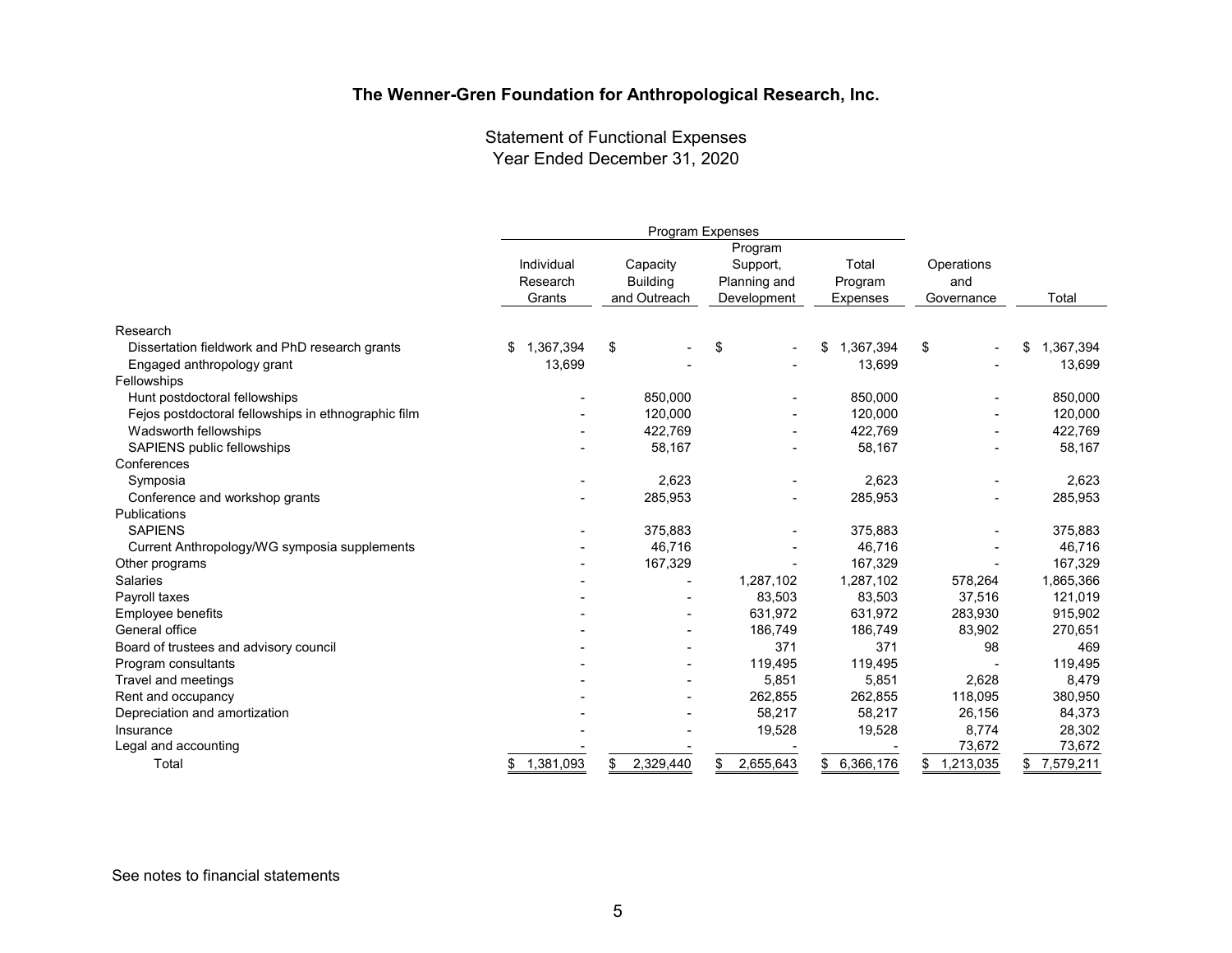# Statement of Functional Expenses Year Ended December 31, 2019

|                                                     |                                  |                                             | Program                                 |                              |                                 |           |
|-----------------------------------------------------|----------------------------------|---------------------------------------------|-----------------------------------------|------------------------------|---------------------------------|-----------|
|                                                     | Individual<br>Research<br>Grants | Capacity<br><b>Building</b><br>and Outreach | Support,<br>Planning and<br>Development | Total<br>Program<br>Expenses | Operations<br>and<br>Governance | Total     |
|                                                     |                                  |                                             |                                         |                              |                                 |           |
| Research                                            |                                  |                                             |                                         |                              |                                 |           |
| Dissertation fieldwork and PhD research grants      | 2,750,687<br>\$                  | \$                                          | \$                                      | 2,750,687<br>\$              | \$                              | 2,750,687 |
| Engaged anthropology grant                          | 78,013                           |                                             |                                         | 78,013                       |                                 | 78,013    |
| Fellowships                                         |                                  |                                             |                                         |                              |                                 |           |
| Hunt postdoctoral fellowships                       |                                  | 342,772                                     |                                         | 342,772                      |                                 | 342,772   |
| Fejos postdoctoral fellowships in ethnographic film |                                  | 156,667                                     |                                         | 156,667                      |                                 | 156,667   |
| Wadsworth fellowships                               |                                  | 304,782                                     |                                         | 304,782                      |                                 | 304,782   |
| Conferences                                         |                                  |                                             |                                         |                              |                                 |           |
| Symposia                                            |                                  | 228,210                                     |                                         | 228,210                      |                                 | 228,210   |
| Conference and workshop grants                      |                                  | 556,564                                     |                                         | 556,564                      |                                 | 556,564   |
| Publications                                        |                                  |                                             |                                         |                              |                                 |           |
| <b>SAPIENS</b>                                      |                                  | 503,435                                     |                                         | 503,435                      |                                 | 503,435   |
| Current Anthropology/WG symposia supplements        |                                  | 45,206                                      |                                         | 45,206                       |                                 | 45,206    |
| Other programs                                      |                                  | 116,072                                     |                                         | 116,072                      |                                 | 116,072   |
| Salaries                                            |                                  |                                             | 1,117,726                               | 1,117,726                    | 540,621                         | 1,658,347 |
| Payroll taxes                                       |                                  |                                             | 71,708                                  | 71,708                       | 34,683                          | 106,391   |
| <b>Employee benefits</b>                            |                                  |                                             | 501,230                                 | 501,230                      | 242,434                         | 743,664   |
| General office                                      |                                  |                                             | 214,228                                 | 214,228                      | 138,315                         | 352,543   |
| Board of trustees and advisory council              |                                  |                                             | 39,394                                  | 39,394                       | 13,892                          | 53,286    |
| Program consultants                                 |                                  |                                             | 156,550                                 | 156,550                      |                                 | 156,550   |
| Travel and meetings                                 |                                  |                                             | 29,980                                  | 29,980                       | 14,501                          | 44,481    |
| Rent and occupancy                                  |                                  |                                             | 174,950                                 | 174,950                      | 84,620                          | 259,570   |
| Depreciation and amortization                       |                                  |                                             | 59,917                                  | 59,917                       | 28,980                          | 88,897    |
| Insurance                                           |                                  |                                             | 21,207                                  | 21,207                       | 10,257                          | 31,464    |
| Legal and accounting                                |                                  |                                             |                                         |                              | 65,908                          | 65,908    |
| Total                                               | \$2,828,700                      | 2,253,708<br>\$                             | 2,386,890<br>\$                         | 7,469,298<br>\$              | 1,174,211<br>\$                 | 8,643,509 |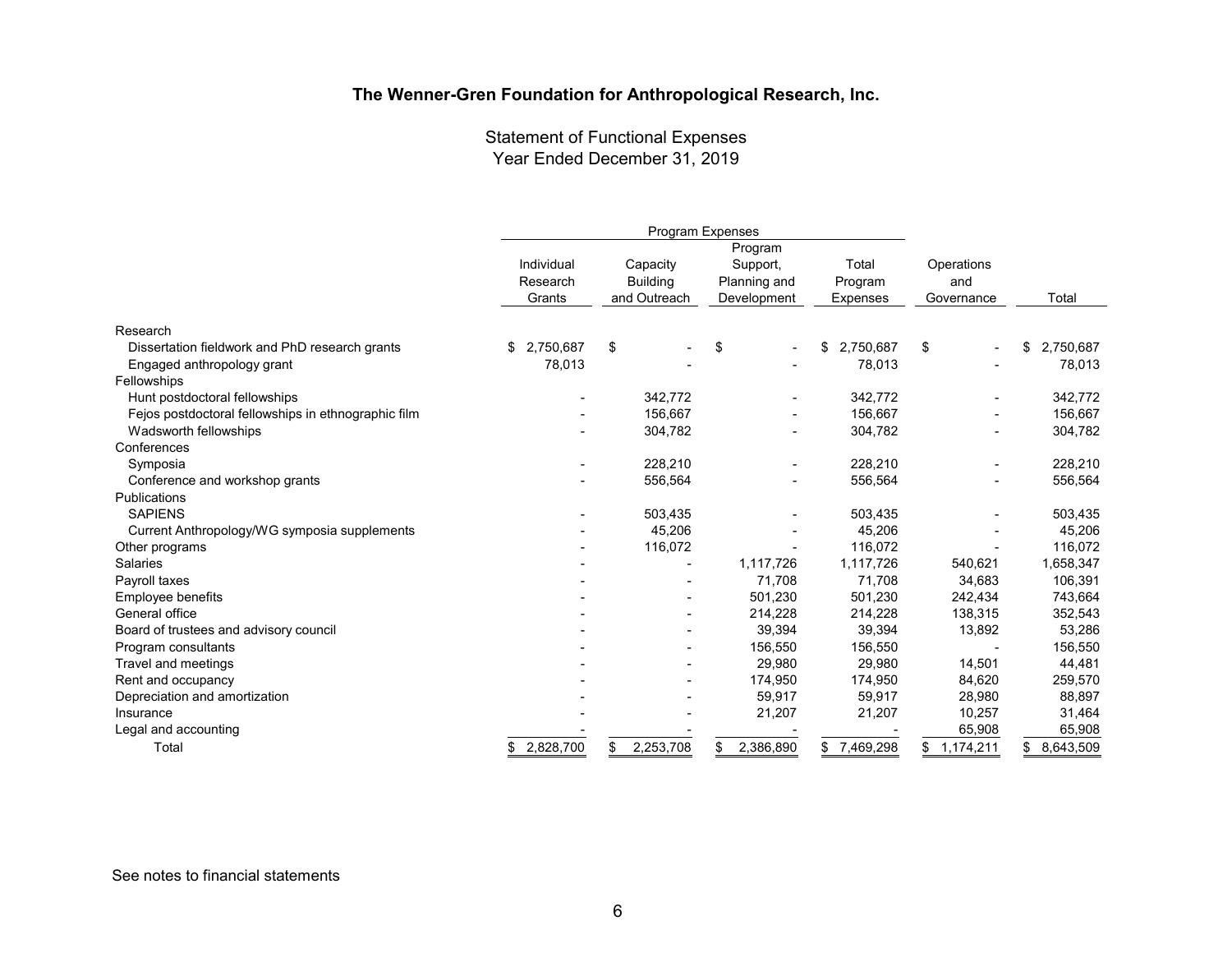# Statements of Cash Flows

|                                                                     | Year Ended       |                 |  |
|---------------------------------------------------------------------|------------------|-----------------|--|
|                                                                     | December 31      |                 |  |
|                                                                     | 2020             | 2019            |  |
| <b>CASH FLOWS FROM OPERATING ACTIVITIES</b>                         |                  |                 |  |
| Change in net assets                                                | 16,965,957<br>\$ | 15,539,541<br>S |  |
| Adjustments to reconcile change in net assets                       |                  |                 |  |
| to net cash from operating activities                               |                  |                 |  |
| Depreciation and amortization                                       | 84,373           | 88,897          |  |
| Realized and unrealized gain on investments                         | (24, 503, 816)   | (23,863,570)    |  |
| Loss on disposal of furniture, equipment and leasehold improvements |                  | 5,181           |  |
| Post-retirement medical benefits obligation                         | 283,541          | 222,138         |  |
| Changes in operating assets and liabilities                         |                  |                 |  |
| Accrued investment income receivable                                | 7,132            | (186)           |  |
| Due from broker and other receivables                               | 1,845,100        | (1,977,961)     |  |
| Prepaid expenses and deposits                                       | 47,040           | 264,792         |  |
| Grants payable                                                      | 4,919            | 3,960           |  |
| Accounts payable and accrued expenses                               | 86,556           | 36,521          |  |
| Net Cash from Operating Activities                                  | (5, 179, 198)    | (9,680,687)     |  |
| <b>CASH FLOWS FROM INVESTING ACTIVITIES</b>                         |                  |                 |  |
| Purchase of furniture, equipment and leasehold improvements         |                  | (483, 824)      |  |
| Purchase of investments                                             | (33, 311, 840)   | (10, 932, 962)  |  |
| Proceeds from sales of investments and return of                    |                  |                 |  |
| capital distributions                                               | 43,909,465       | 18,210,166      |  |
| Change in short term investments                                    | (5,410,551)      | 2,883,303       |  |
| Net Cash from Investing Activities                                  | 5, 187, 074      | 9,676,683       |  |
| Net Change in Cash and Cash Equivalents                             | 7,876            | (4,004)         |  |
| <b>CASH AND CASH EQUIVALENTS</b>                                    |                  |                 |  |
| Beginning of year                                                   | 433,517          | 437,521         |  |
|                                                                     |                  |                 |  |
| End of year                                                         | \$<br>441,393    | \$<br>433,517   |  |
| SUPPLEMENTAL CASH FLOW INFORMATION                                  |                  |                 |  |
| Unrelated business income taxes paid                                | \$<br>4,913      | \$<br>34,981    |  |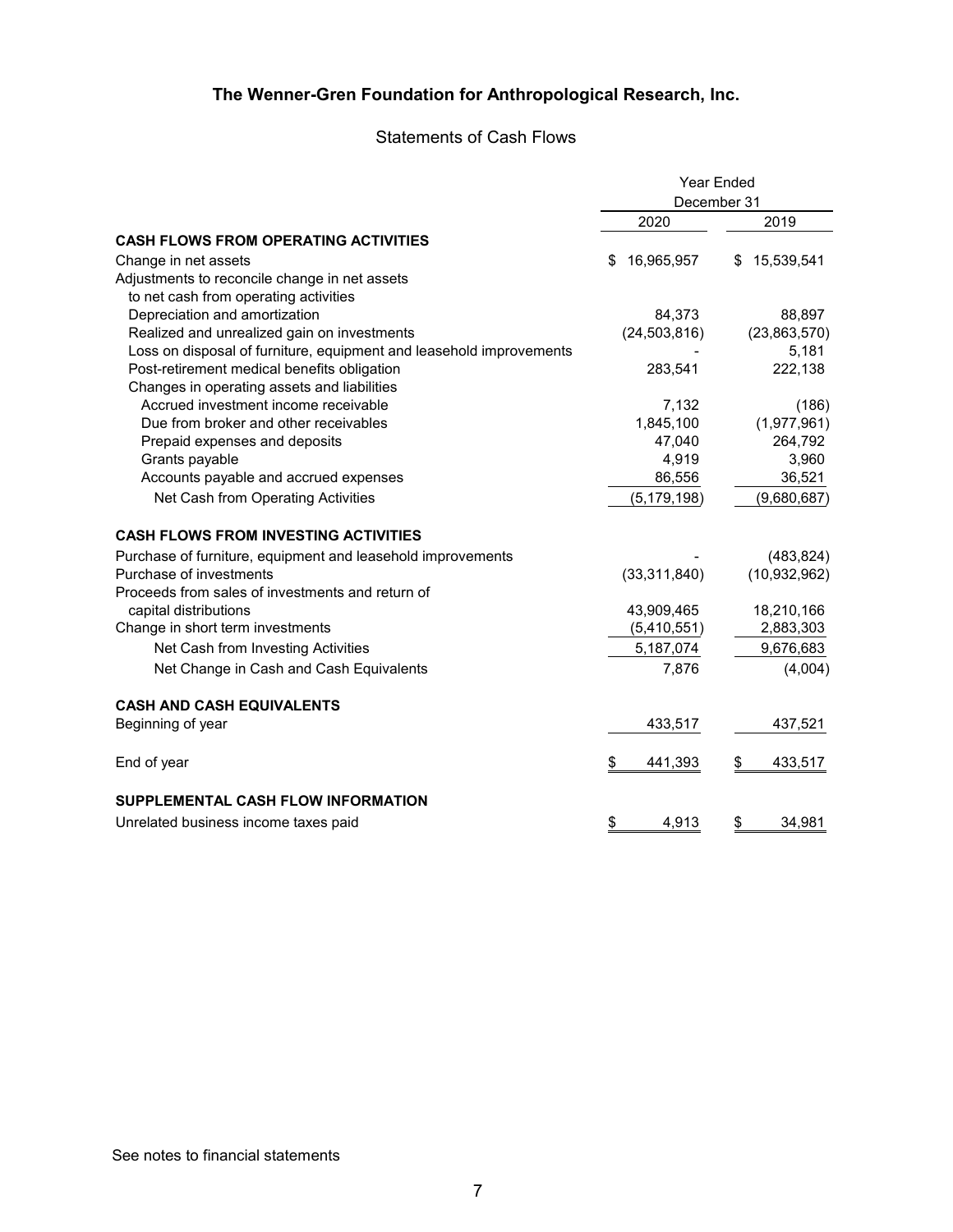#### **1. Organization**

The Wenner-Gren Foundation for Anthropological Research, Inc. (the "Foundation") supports research in all branches of anthropology throughout the world.

The Foundation has qualified as a charitable organization which is exempt from income tax under Section 501(c)(3) of the Internal Revenue Code of 1986 as amended; however, it pays unrelated business income tax on the income from certain limited partnerships. It is an exempt operating foundation as defined in Sections 509(a) and 4940(d)(2) of the Code. Its primary source of revenue is income from its investments.

## **2. Summary of Significant Accounting Policies**

#### *Basis of Presentation and Use of Estimates*

The preparation of financial statements in conformity with accounting principles generally accepted in the United States ("US GAAP") requires management to make certain estimates and assumptions that affect the reported amounts of assets and liabilities and disclosures of contingent assets and liabilities at the date of the financial statements and the reported amounts of revenue and expenses during the reporting period. Accordingly, actual results could differ from those estimates.

#### *Cash and Cash Equivalents*

Cash and cash equivalents includes cash balances held in bank accounts and short-term investments with maturities of three months or less at the time of purchase, except for the short-term investments held by the Foundation as part of its long-term investment strategy.

#### *Fair Value Measurements*

The Foundation follows US GAAP guidance on Fair Value Measurements which defines fair value and establishes a fair value hierarchy organized into three levels based upon the input assumptions used in pricing assets. Level 1 inputs have the highest reliability and are related to assets with unadjusted quoted prices in active markets. Level 2 inputs relate to assets with other than quoted prices in active markets which may include quoted prices for similar assets or liabilities or other inputs which can be corroborated by observable market data. Level 3 inputs are unobservable inputs and are used to the extent that observable inputs do not exist.

Pursuant to US GAAP guidance, alternative investments where fair value is measured using the Net Asset Value ("NAV") per share as a practical expedient are not categorized within the fair value hierarchy.

#### *Investments Valuation*

Investments are carried at fair value. The fair value of alternative investments has been estimated using NAV as reported by the management of the respective alternative investment. US GAAP provides for the use of NAV as a "Practical Expedient" for estimating fair value of alternative investments. NAV reported by each alternative investment fund is used as a practical expedient to estimate the fair value of the Foundation's interest therein.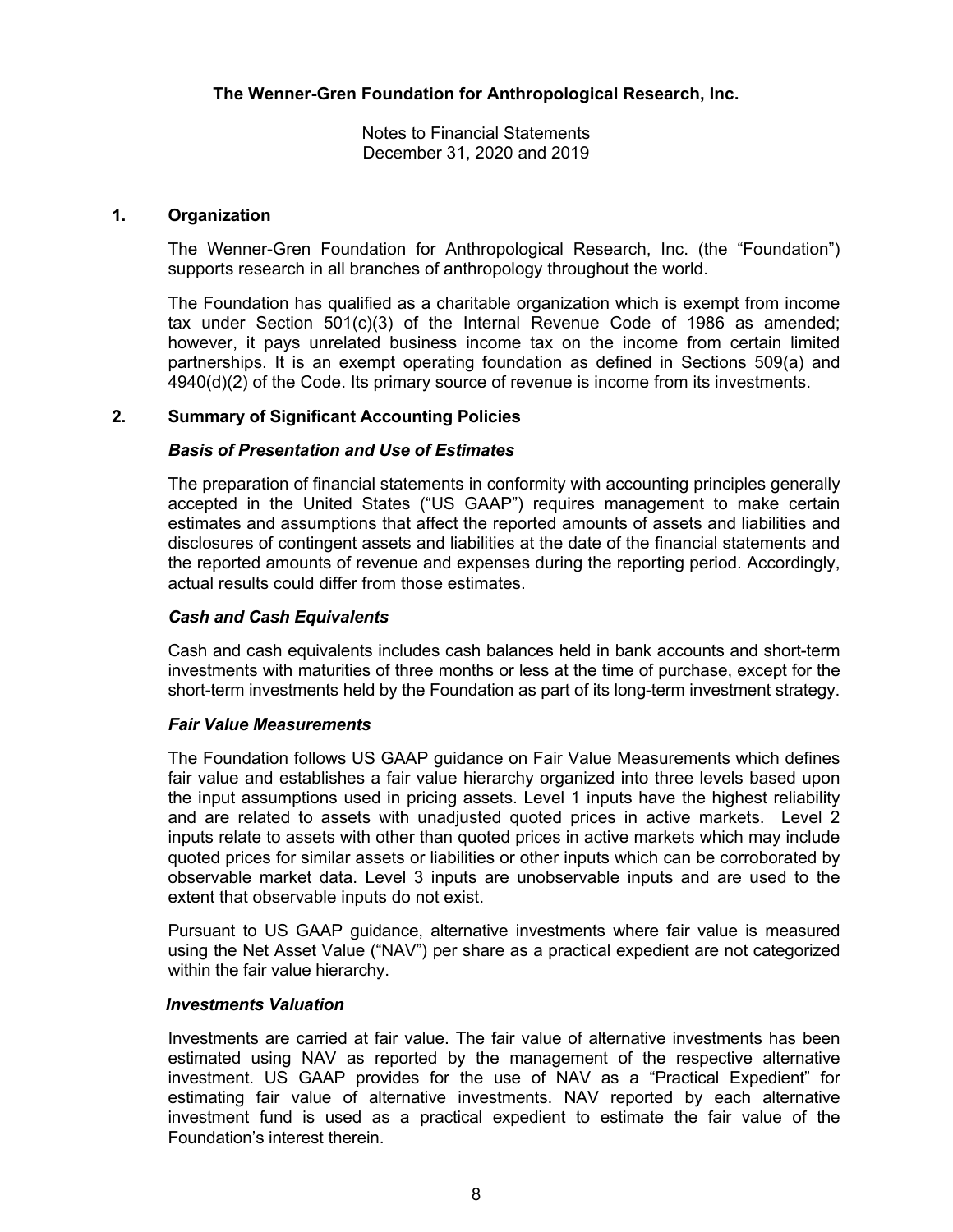# **2. Summary of Significant Accounting Policies** *(continued)*

## *Investment Income Recognition*

Purchases and sales of securities are recorded on a trade-date basis. Interest income is recorded on the accrual basis and dividends are recorded on the ex-dividend date. Realized and unrealized gains and losses are included in the determination of the change in net assets.

#### *Investment Expenses*

Investment expenses on the statements of activities include those fees paid directly to the Foundation's investment managers and custodians as well as consulting fees, taxes and legal fees associated with investments.

#### *Investment Risks and Uncertainties*

Alternative investments consist of non-traditional, not readily marketable investments, some of which may be structured as offshore limited partnerships, venture capital funds, hedge funds, private equity funds and common trust funds. The underlying investments of such funds, whether invested in stock or other securities, are generally not currently traded in a public market and typically are subject to restrictions on resale. Values determined by investment managers and general partners of underlying securities that are thinly traded or not traded in an active market may be based on historical cost, appraisals, a review of the investees' financial results, financial condition and prospects, together with comparisons to similar companies for which quoted market prices are available or other estimates that require varying degrees of judgment.

Because of the inherent uncertainty of valuations, the estimated fair values may differ significantly from the values that would have been used had a ready market for such investments existed or had such investments been liquidated, and those differences could be material.

#### *Furniture, Equipment, and Leasehold Improvements*

The Foundation follows the practice of capitalizing all expenditures for furniture, equipment, and leasehold improvements with a cost in excess of \$5,000. Furniture, equipment, and leasehold improvements are stated at cost. Furniture, equipment and website development costs are depreciated on the straight-line method over their estimated useful lives of 3 to 10 years and leasehold improvements are amortized over the life of the lease or asset, whichever is shorter.

#### *Grants*

Grants are recorded as an expense when approved by the President of the Foundation and the recipient is notified.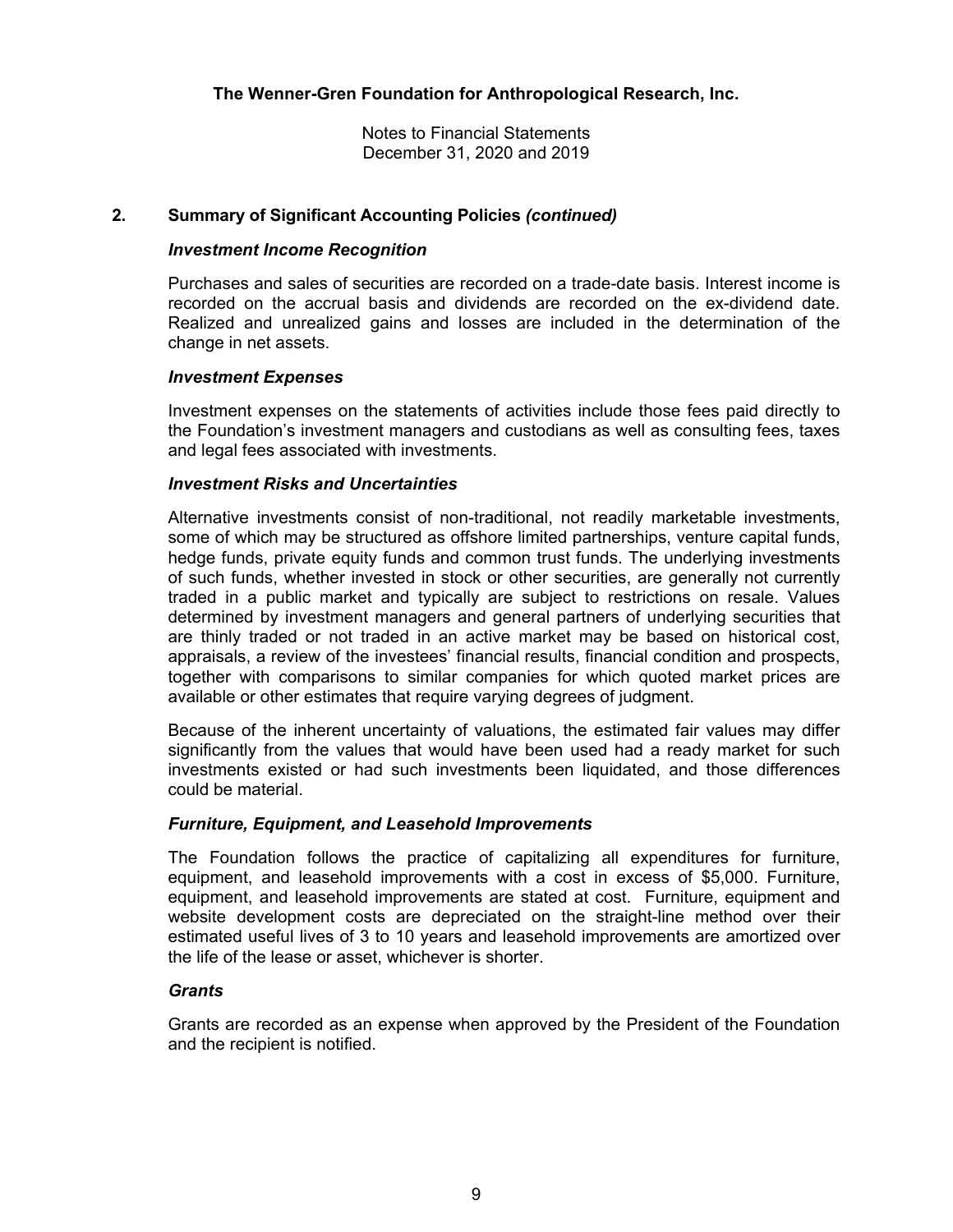# **2. Summary of Significant Accounting Policies** *(continued)*

# *Net Asset Presentation*

Net assets without donor restrictions include funds having no restriction as to use or purpose imposed by donors. Net assets with donor restrictions are those whose use is limited by donors to a specific time period or purpose or are limited by donors for investments perpetual in nature. As of December 31, 2020 and 2019 all net assets were without donor restrictions.

#### *Functional Allocation of Expenses*

The financial statements report certain categories of expenses that are attributable to more than one programmatic activity or operations and governance of the Foundation. These expenses include depreciation, occupancy, communications, information technology and other miscellaneous expenses and are allocated based on the assessment of where a Foundation's employee's time and effort are spent.

#### *Accounting for Uncertainty in Income Taxes*

The Foundation recognizes the effect of income tax positions only if those positions are more likely than not to be sustained. Management has determined that the Foundation had no uncertain tax positions that would require financial recognition or disclosure. The Foundation is no longer subject to examinations by the applicable taxing jurisdictions for periods prior to December 31, 2017.

#### *Subsequent Events*

Management has evaluated subsequent events for disclosure and/or recognition in the financial statements through the date that the financial statements were available to be issued, which date is April 26, 2021.

#### **3. Pension Plan**

The Foundation has a defined contribution 401(k) retirement plan covering all full-time employees. Contributions are 10% of each participant's salary within the social security earnings base and 15.7% for salaries above the base subject to ceilings. Pension expense was \$196,709 in 2020 and \$172,879 in 2019.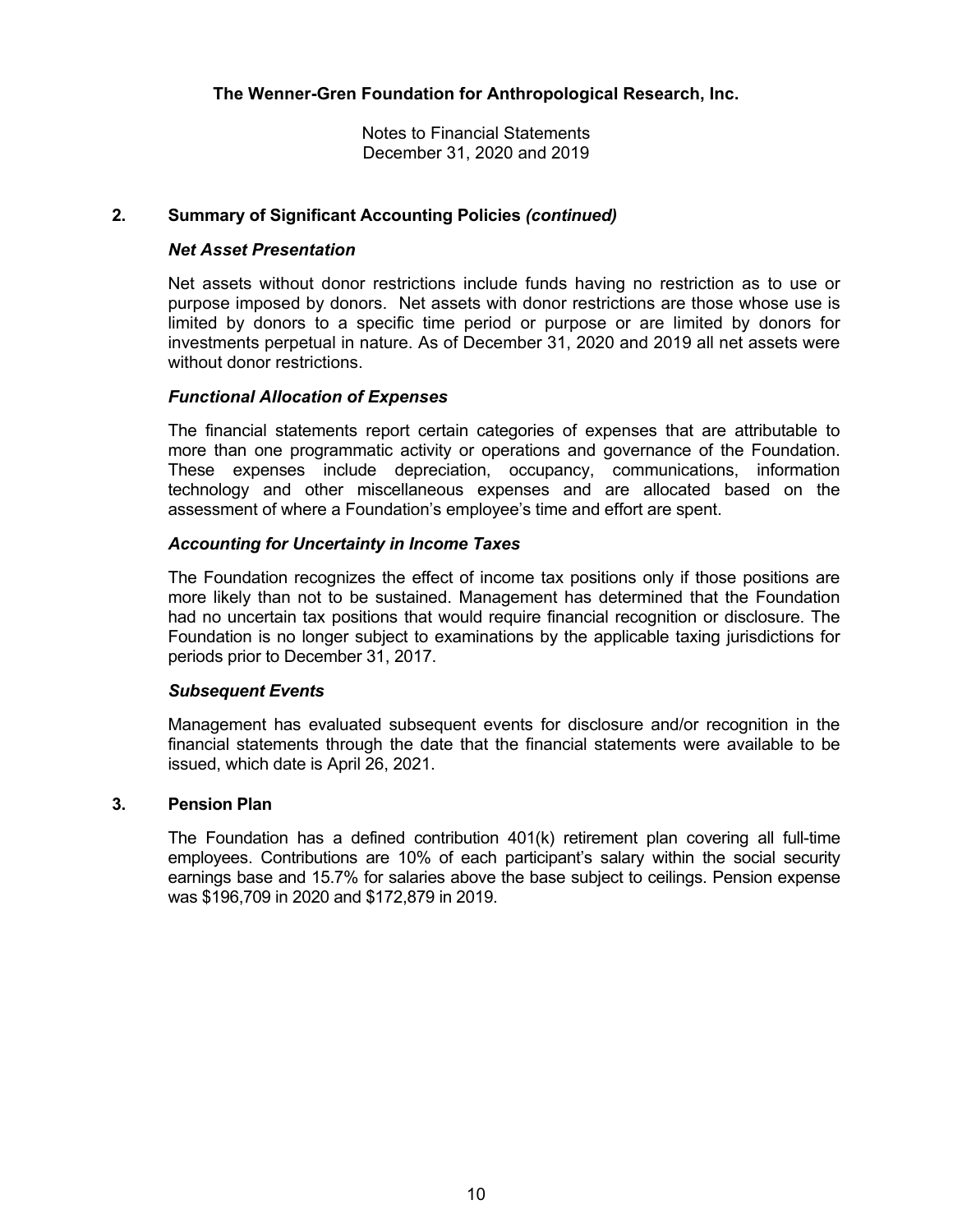# **4. Fair Value Measurements**

The following are the classes and major categories of investments grouped by the fair value hierarchy for those investments measured at fair value on a recurring basis at December 31:

|                                        | 2020                                      |            |    |             |    |               |
|----------------------------------------|-------------------------------------------|------------|----|-------------|----|---------------|
|                                        | <b>Investments</b><br><b>Values Using</b> |            |    |             |    |               |
|                                        |                                           | Level 1    |    | $NAV$ $(*)$ |    | Total         |
| Marketable Equities                    |                                           |            |    |             |    |               |
| Consumer                               | \$                                        | 1,240,015  | \$ |             | \$ | 1,240,015     |
| Healthcare                             |                                           | 753,538    |    |             |    | 753,538       |
| Information technology                 |                                           | 4,885,783  |    |             |    | 4,885,783     |
| <b>Financials</b>                      |                                           | 216,552    |    |             |    | 216,552       |
| Communcation                           |                                           | 1,996,206  |    |             |    | 1,996,206     |
| International                          |                                           | 1,453,267  |    |             |    | 1,453,267     |
| <b>Mutual Funds</b>                    |                                           |            |    |             |    |               |
| <b>Emerging markets</b>                |                                           | 8,979,949  |    |             |    | 8,979,949     |
| Hedge funds                            |                                           |            |    | 78,176,329  |    | 78,176,329    |
| Commingled funds                       |                                           |            |    | 11,323,110  |    | 11,323,110    |
| Venture capital/fund of funds          |                                           |            |    | 30,794,658  |    | 30,794,658    |
| Private equities                       |                                           |            |    | 24,832,066  |    | 24,832,066    |
| Distressed securities funds            |                                           |            |    | 1,858,223   |    | 1,858,223     |
| Natural resources funds                |                                           |            |    | 13,830,853  |    | 13,830,853    |
| Real estate funds                      |                                           |            |    | 1,851,421   |    | 1,851,421     |
| <b>Total Investments at Fair Value</b> | \$.                                       | 19,525,310 | S  | 162,666,660 |    | 182, 191, 970 |
| Short-term cash investments, at cost   |                                           |            |    |             |    | 17,632,881    |
| <b>Total Investments</b>               |                                           |            |    |             | S  | 199,824,851   |

(\*) As discussed in Note 2, investments that are measured using the practical expedient are not classified within the fair value hierarchy.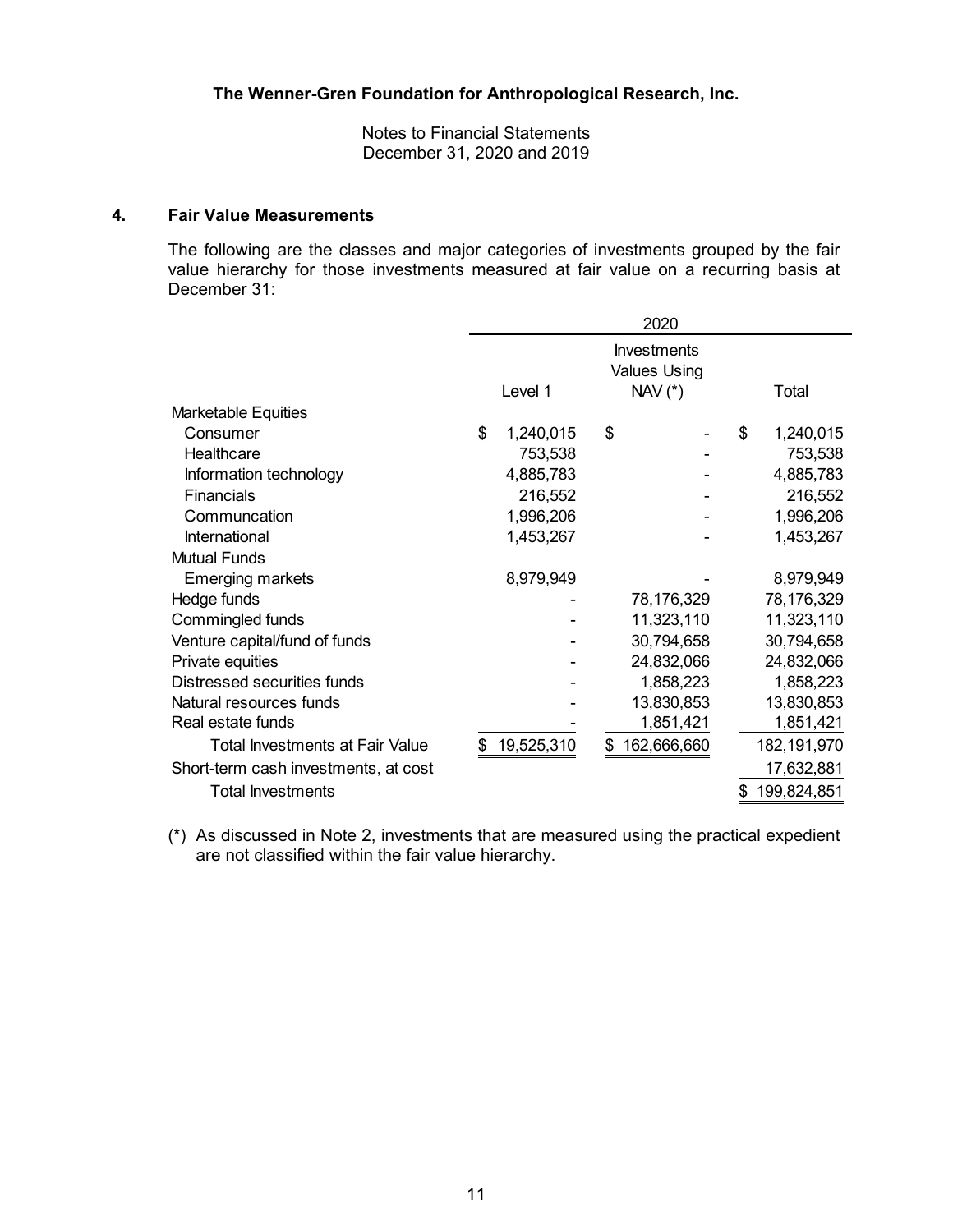#### **4. Fair Value Measurements** *(continued)*

|                                      | 2019               |            |    |                     |    |             |
|--------------------------------------|--------------------|------------|----|---------------------|----|-------------|
|                                      | <b>Investments</b> |            |    |                     |    |             |
|                                      |                    |            |    | <b>Values Using</b> |    |             |
|                                      |                    | Level 1    |    | $NAV$ $(*)$         |    | Total       |
| <b>Marketable Equities</b>           |                    |            |    |                     |    |             |
| Consumer                             | \$                 | 1,868,846  | \$ |                     | \$ | 1,868,846   |
| Healthcare                           |                    | 2,175,985  |    |                     |    | 2,175,985   |
| Information technology               |                    | 5,556,477  |    |                     |    | 5,556,477   |
| Communication                        |                    | 1,990,133  |    |                     |    | 1,990,133   |
| International                        |                    | 1,676,195  |    |                     |    | 1,676,195   |
| <b>Mutual Funds</b>                  |                    |            |    |                     |    |             |
| <b>Emerging markets</b>              |                    | 13,340,358 |    |                     |    | 13,340,358  |
| Hedge funds                          |                    |            |    | 75,990,894          |    | 75,990,894  |
| Commingled funds                     |                    |            |    | 18,408,620          |    | 18,408,620  |
| Venture capital/fund of funds        |                    |            |    | 21,232,647          |    | 21,232,647  |
| Private equities                     |                    |            |    | 11,810,741          |    | 11,810,741  |
| Distressed securities funds          |                    |            |    | 2,380,459           |    | 2,380,459   |
| Natural resources funds              |                    |            |    | 9,920,980           |    | 9,920,980   |
| Real estate funds                    |                    |            |    | 1,933,444           |    | 1,933,444   |
| Total Investments at Fair Value      |                    | 26,607,994 | \$ | 141,677,785         |    | 168,285,779 |
| Short-term cash investments, at cost |                    |            |    |                     |    | 12,222,330  |
| <b>Total Investments</b>             |                    |            |    |                     | \$ | 180,508,109 |

(\*) As discussed in Note 2, investments that are measured using the practical expedient are not classified within the fair value hierarchy.

Information regarding investments valued at NAV using the practical expedient at December 31, 2020 is as follows:

|                                             |                  | Unfunded     | Redemption           | Redemption    |
|---------------------------------------------|------------------|--------------|----------------------|---------------|
|                                             | Fair Value       | Commitments  | Frequency            | Notice Period |
|                                             |                  |              |                      |               |
| Hedge funds see "a" below                   | 78,176,329<br>S. | \$<br>-      | Quarterly - Annually | 20 - 90 days  |
| Commingled funds see "b" below              | 11,323,110       | ٠            | Weekly - Monthly     | $3-30$ days   |
| Venture capital/fund of funds see "c" below | 30,794,658       | 19,431,447   | $N/A$ *              | $N/A$ *       |
| Private equities see "d" below              | 24,832,066       | 8,919,020    | $N/A$ *              | $N/A$ *       |
| Distressed securities funds see "e" below   | 1,858,223        | 64,936       | $N/A$ *              | $N/A$ *       |
| Natural resources funds see "f" below       | 13,830,853       | 430.676      | $N/A$ *              | $N/A$ *       |
| Real estate funds see "g" below             | 1,851,421        | 3,065,908    | $N/A$ *              | $N/A$ *       |
| Total                                       | \$162,666,660    | \$31,911,987 |                      |               |

\* These investments are illiquid investments.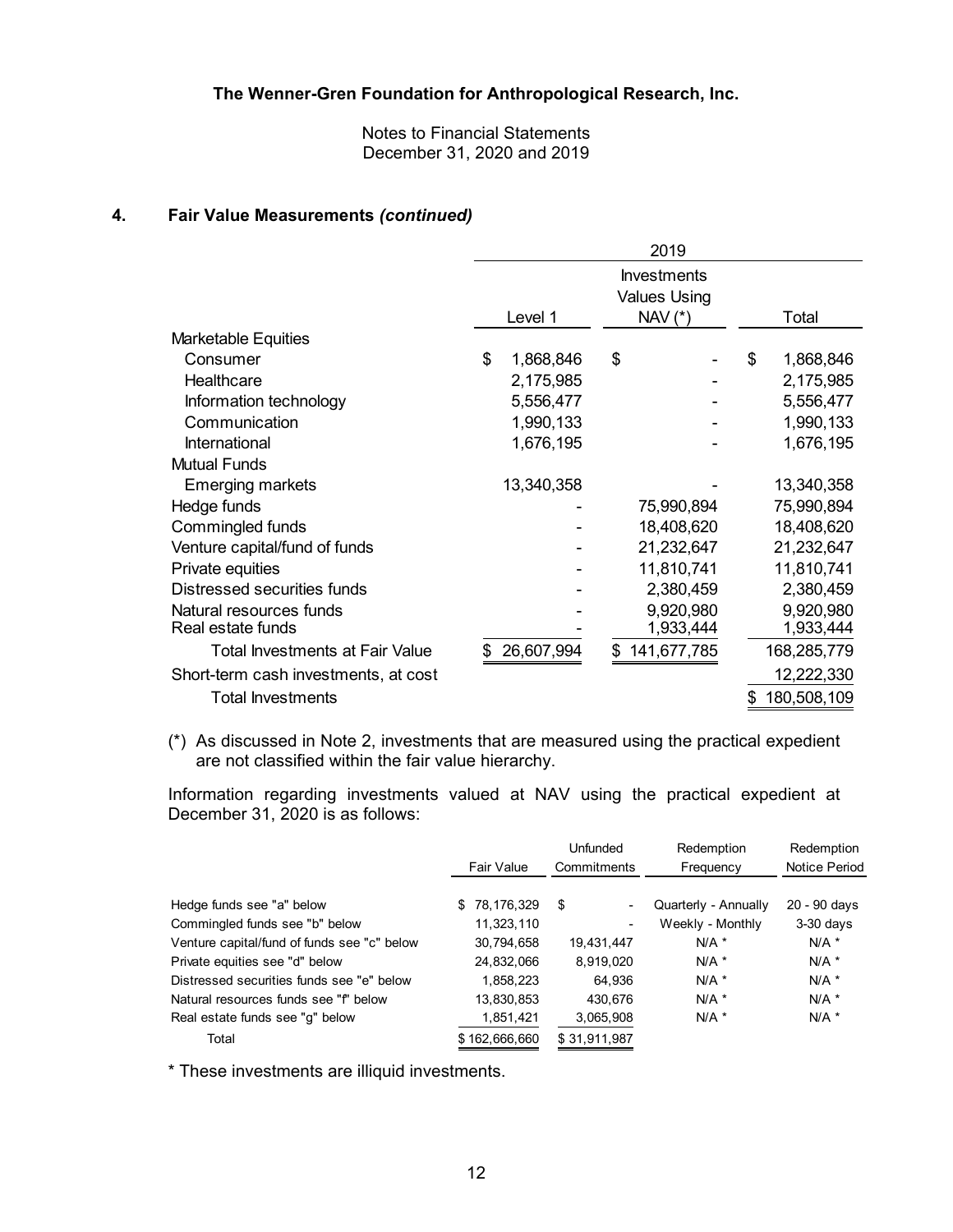## **4. Fair Value Measurements** *(continued)*

- a. This category includes hedge fund investments in long/short strategies in a variety of areas such as US and global equities, event-driven situations and distressed securities. Most investments in this category can be redeemed on a quarterly basis. Investments representing approximately 15% of this category provide liquidity on an annual basis or are subject to acquisition lock-ups in excess of 12-months.
- b. This category includes long-only investments in commingled funds with an investment strategy in global equity funds. Investments in this category can be redeemed on a weekly to monthly basis.
- c. This category includes venture capital/fund of funds investments primarily in early stage growth startup companies. These are long-term investments that cannot be redeemed at the discretion of the Foundation. Instead, distributions are received through the liquidation of the underlying assets of the funds. Management has estimated that the underlying assets of the funds will be liquidated over 5 to 10 years.
- d. This category includes private equity investments in domestic and international equity securities, leveraged buy-outs and growth capital situations. These are longterm investments that cannot be redeemed at the discretion of the Foundation. Instead, distributions are received through the liquidation of the underlying assets of the funds. Management has estimated that the underlying assets of the funds will be liquidated over 5 to 10 years.
- e. This category includes private investments in credit and distressed securities and other special situations. These are long-term investments that cannot be redeemed at the discretion of the Foundation. Instead, distributions are received through the liquidation of the underlying assets of the funds. Management has estimated that the underlying assets of the funds will be liquidated over 5 to 10 years.
- f. This category includes private investments in the energy and natural resources sector. These are long-term investments that cannot be redeemed at the discretion of the Foundation. Instead, distributions are received through the liquidation of the underlying assets of the funds. Management has estimated that the underlying assets of the funds will be liquidated over 5 to 10 years.
- g. This category includes private real estate investments in land and commercial real estate properties throughout the United States. These are long-term investments that cannot be redeemed at the discretion of the Foundation. Instead, distributions are received through the liquidation of the underlying assets of the funds. Management has estimated that the underlying assets of the funds will be liquidated over 5 to 15 years.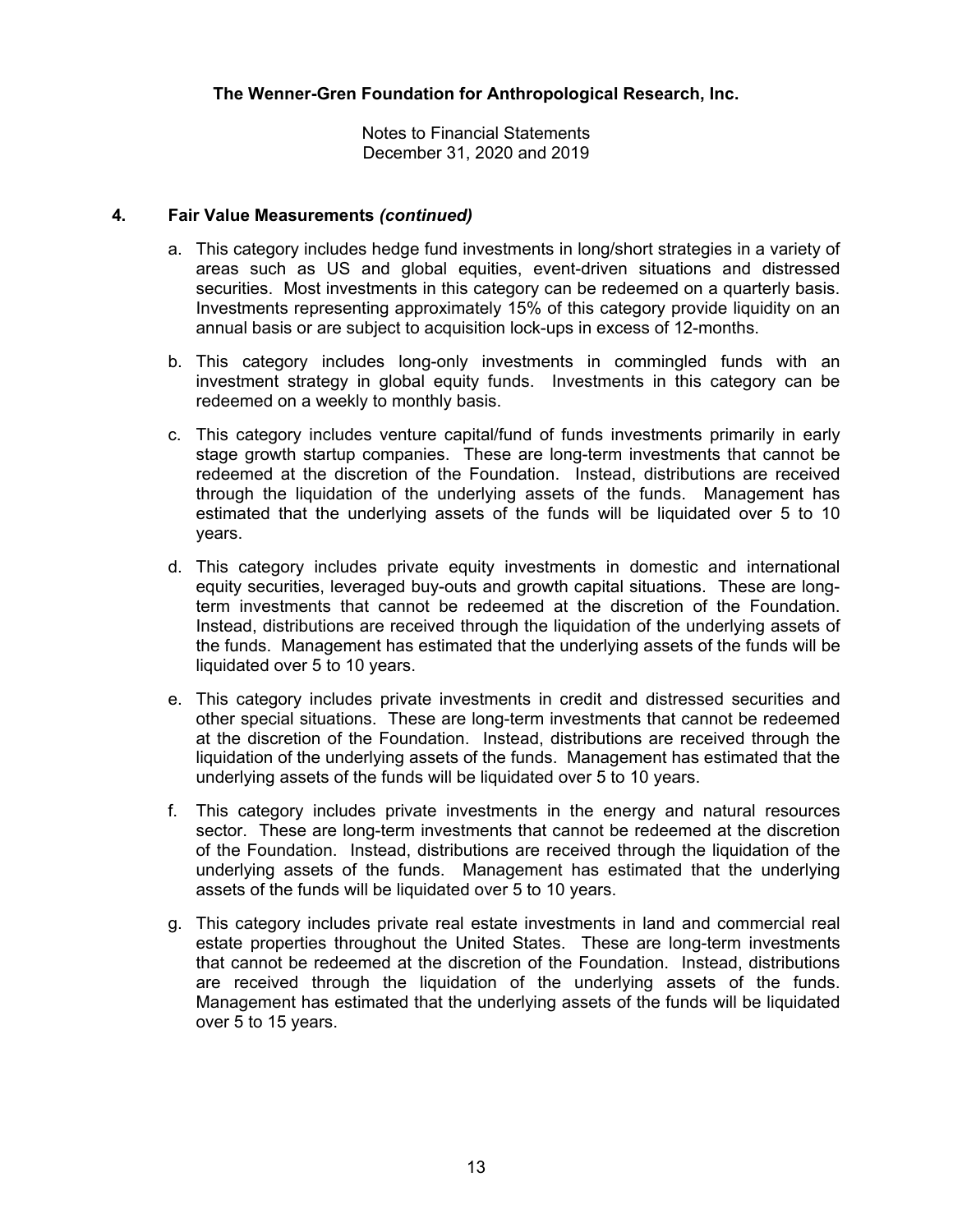## **5. Liquidity and Availability of Financial Assets**

The following reflect the Foundation's financial assets available as of December 31, 2020 and 2019, to meet cash needs for expenditures within one year of the date of the statements of financial position:

|                                            | 2020 |               | 2019 |               |
|--------------------------------------------|------|---------------|------|---------------|
| <b>Financial Assets:</b>                   |      |               |      |               |
| Cash and cash equivalents                  | \$   | 441,393       | \$   | 433,517       |
| Accrued investment income receivable       |      | 2,352         |      | 9,484         |
| Other receivables                          |      | 1,226,850     |      | 3,071,950     |
| <b>Investments</b>                         |      | 199,824,851   |      | 180,508,109   |
| Total financial assets                     |      | 201,495,446   |      | 184,023,060   |
| Less: Contractual restrictions             |      |               |      |               |
| Letter of credit - money market account    |      | 100,010       |      | 100,074       |
| <b>Illiquid investments</b>                |      | 73, 167, 221  |      | 47,278,271    |
|                                            |      | 73,267,231    |      | 47,378,345    |
| Financial assets available to meet general |      |               |      |               |
| expenditures over the next twelve months   |      | \$128,228,215 |      | \$136,644,715 |

The Foundation's working capital and cash flows are driven by its investment portfolio and investment return. As part of the Foundation's liquidity management strategy, the Foundation seeks to maintain adequate liquidity to meet its obligations, including its operating budget and capital calls relating to the Foundation's private investment portfolio. The Foundation structures its financial assets to maintain an approximate cash balance equivalent to twelve months operating and investment cash flow needs. The Foundation's Investment and Budget Committee oversees the cash management of the Foundation. Other than the illiquid investments, all of the Foundation's other financial assets are available for general expenditure within one year of the date of the statement of financial position.

#### **6. Furniture, Equipment and Leasehold Improvements**

Furniture, equipment and leasehold improvements of the Foundation were as follows at December 31:

|                                                 | 2020      | 2019      |
|-------------------------------------------------|-----------|-----------|
|                                                 |           |           |
| Furniture and office equipment                  | \$344,475 | \$344,475 |
| Leasehold improvements                          | 139,350   | 139,350   |
| Website development costs                       | 188,595   | 188,595   |
|                                                 | 672,420   | 672,420   |
| Less: accumulated depreciation and amortization | 357,340   | 272,967   |
|                                                 | \$315,080 | \$399,453 |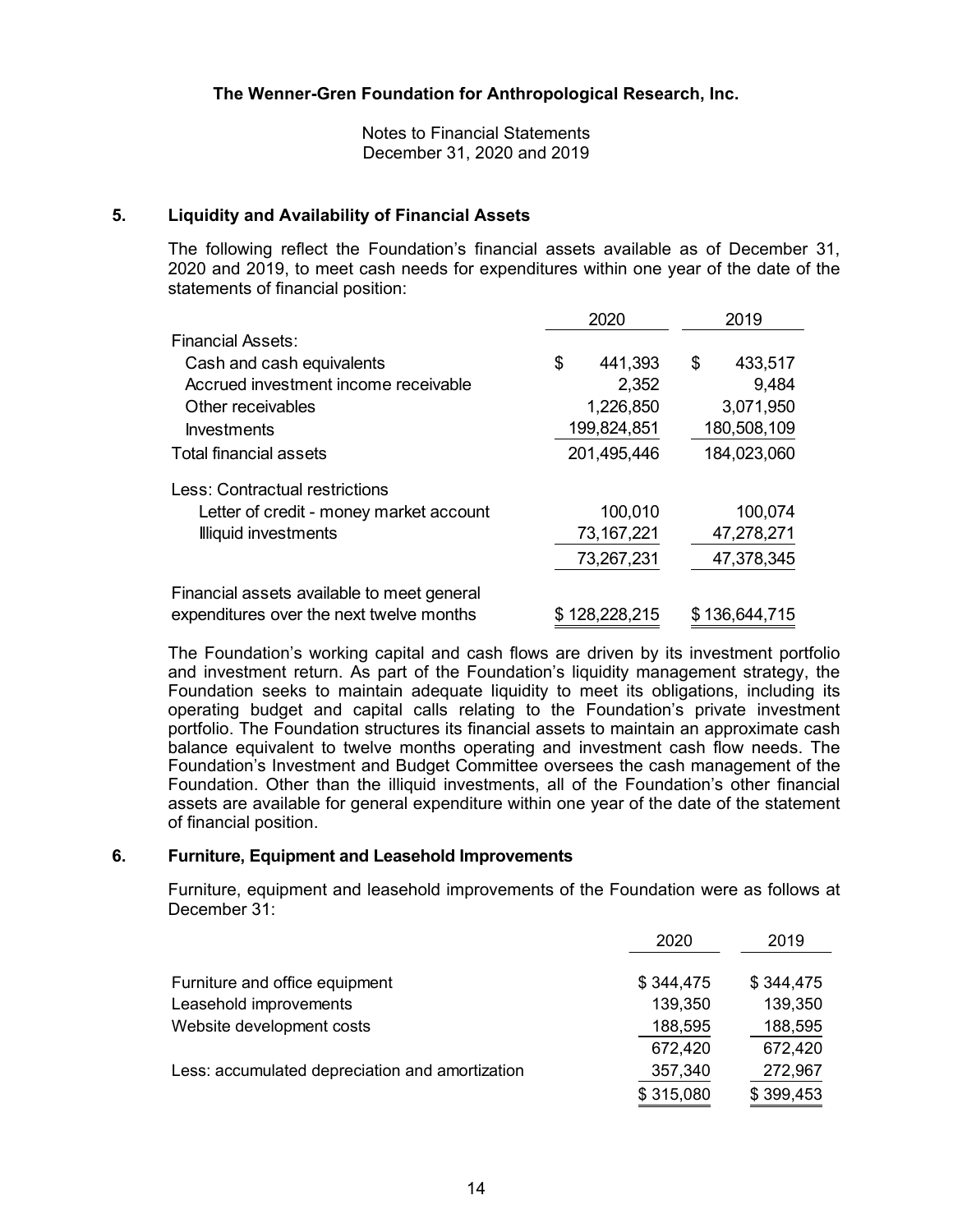# **7. Post-Retirement Medical Benefits Obligation**

The Foundation provides non-contributory post-retirement medical benefits to senior management and long-serving staff. To qualify for post-retirement medical benefits, employees must be eligible for Medicare and meet years of service requirements. The Foundation will pay an annual maximum of \$1,100 towards either the cost of Medicare B coverage or supplemental Medicare coverage. The annual dollar maximum is waived for persons who served as senior management. The Foundation funds its postretirement benefits costs on a pay as you go basis.

The accumulated post-retirement medical benefit obligation at December 31 is as follows:

|                  | 2020        | 2019      |
|------------------|-------------|-----------|
|                  |             |           |
| Retirees         | \$122,304   | \$102,877 |
| Active employees | 1,036,001   | 771,887   |
|                  | \$1,158,305 | \$874,764 |

A 2.41% and 3.23% discount rate was used to determine benefit obligations at December 31, 2020 and 2019.

During 2020 and 2019, the Foundation paid \$8,155 and \$9,037 for post-retirement medical benefits. The expected payments to be made over the next ten years are as follows:

| 2021         | \$11,236  |
|--------------|-----------|
| 2022         | 11,943    |
| 2023         | 11,500    |
| 2024         | 10,977    |
| 2025         | 33,550    |
| 2026 to 2030 | 291,849   |
|              | \$371,055 |